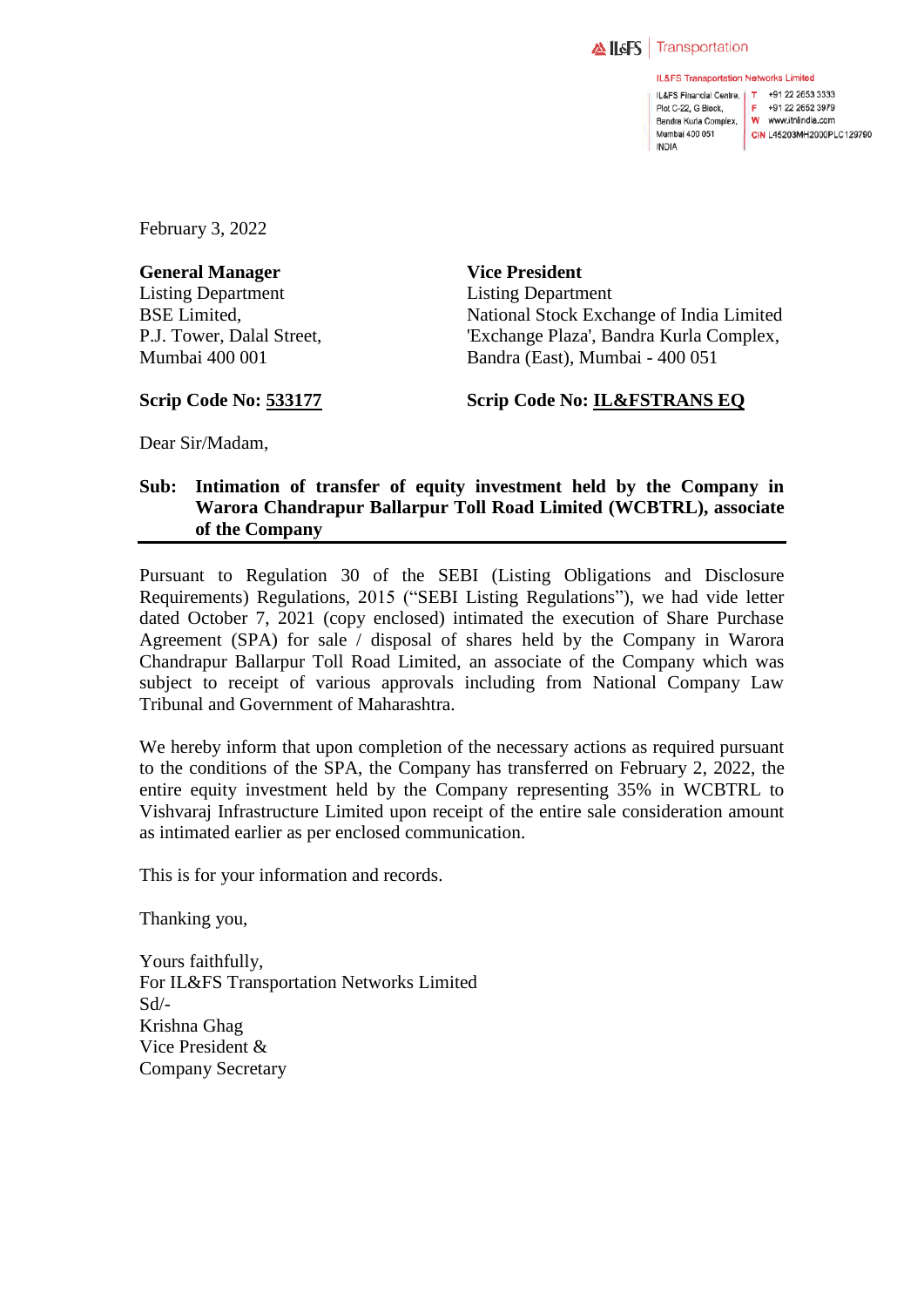#### **AllsFS** Transportation

IL&FS Transportation Networks Limited IL&FS Financial Centre, | T +91 22 2653 3333 Plot C-22, G Block, F +91 22 2652 3979 Bandra Kurla Complex, W www.itnlindia.com Mumbai 400 051 CIN L45203MH2000PLC129790 **INDIA** 

October 7, 2021

#### **General Manager**

Listing Department BSE Limited, P.J. Tower, Dalal Street, Mumbai 400 001

### **Vice President**

Listing Department National Stock Exchange of India Limited 'Exchange Plaza', Bandra Kurla Complex, Bandra (East), Mumbai - 400 051

### **Scrip Code No: 533177**

## **Scrip Code No: IL&FSTRANS EQ**

Dear Sir/Madam,

## **Sub: Disclosure under Regulation 30 of the SEBI (Listing Obligations and Disclosure Requirements) Regulations, 2015, pursuant to Sale / Disposal of shares held by the Company in Warora Chandrapur Ballarpur Toll Road Limited, associate of the Company**

Pursuant to Regulation 30 of the SEBI (Listing Obligations and Disclosure Requirements) Regulations, 2015 ("SEBI Listing Regulations"), the Company has today entered into a Share Purchase Agreement ("SPA") with Vishvaraj Infrastructure Limited, to sell and transfer the entire equity shareholding held by the Company in Warora Chandrapur Ballarpur Toll Road Limited ("WBCTRL"), an associate of the Company. The transaction is subject to receipt of various approvals including from National Company Law Tribunal and Government of Maharashtra.

The details of sale as required under Regulation 30 of the SEBI Listing Regulations read with SEBI circular No. CIR/CFD/CMD/4/2015 dated September 9, 2015 is attached herewith as **Annexure A**.

This is for your information and records.

Thanking you,

Yours faithfully, For IL&FS Transportation Networks Limited

 $SD/-$ Krishna Ghag Vice President & Company Secretary

Encl: As Above